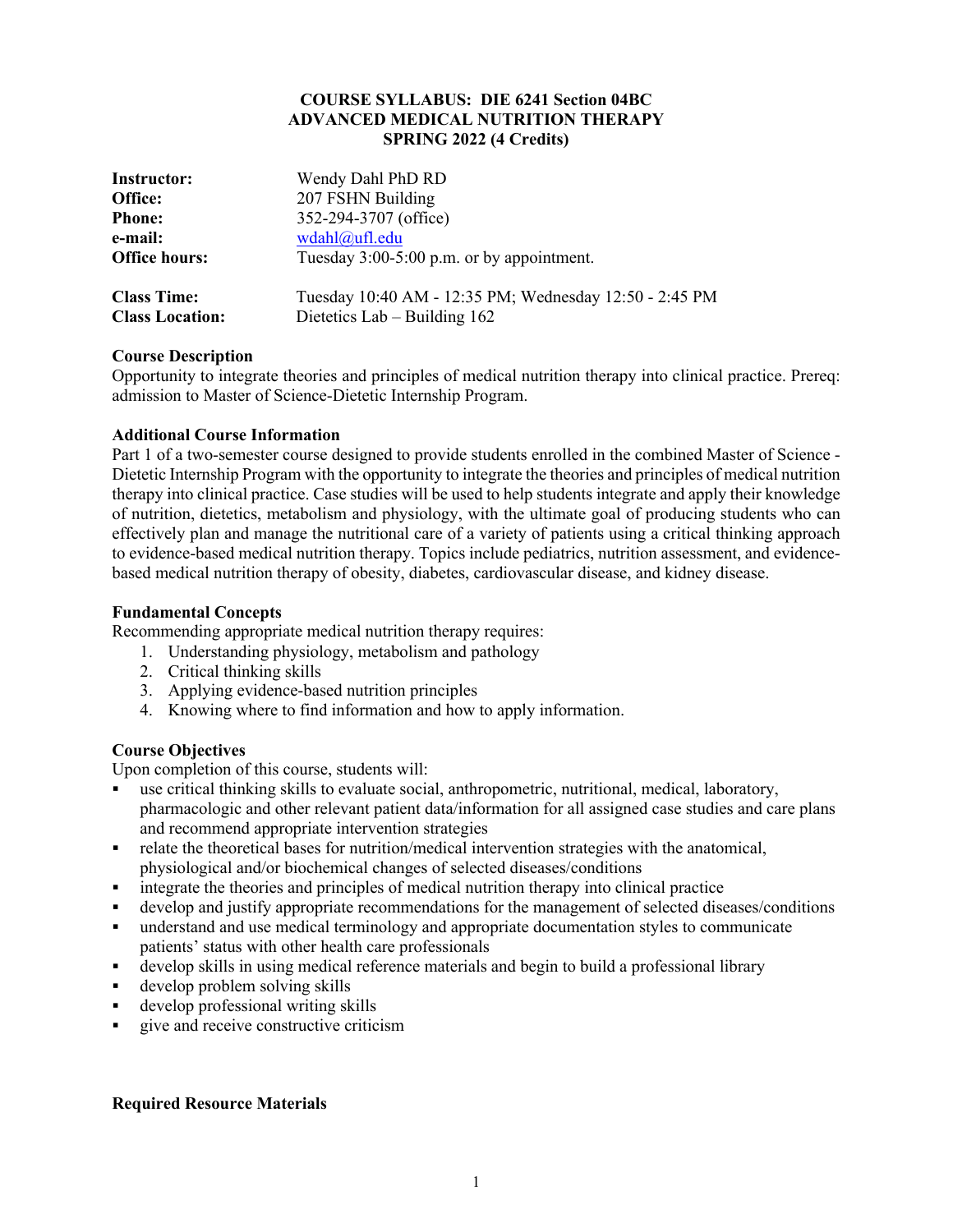- Nelms M, Sucher KP, Lacey K. Nutrition Therapy and Pathophysiology  $4<sup>th</sup>$  Ed. Cengage Learning. 2019 or similar textbook for background reading.
- Medical nutrition reference handbook, "black book". This is a "pocket-sized" reference for information to be used in clinical practice. It could be a self-made, purchased reference or electronic.
- Extensive outside readings assigned from journals including: JPEN, JAND, AJCN, BJN, etc.

# **Recommended Materials/Online Access**

• Medical dictionary, medical abbreviations, laboratory values, food composition, pharmacology reference

# **Expectations for Classroom Discussions**

This is a graduate course and, therefore, class discussions build on information learned in undergraduate nutrition and disease, physiology, biochemistry, and metabolism. You will be expected to review your undergraduate material or related textbook chapter and read assigned material before coming to class.

### **Class Attendance and Demeanor**

Due to the practical nature of the lecture material and the problem-solving skills developed during the classes, material presented during class cannot be replaced with assigned readings, therefore, class attendance is required. Students are expected to attend all class sessions, arrive on time and be present for the entire class. An excused absence is any unavoidable, unplanned situation such as an illness, death in the family, or car accident. Proof of illness is required (e.g. note from physician or clinic; vague notes such as "was seen" are not acceptable), death (e.g. obituary), accident (e.g. police report), etc. Please notify the instructor about your situation as soon as possible, leaving a message if necessary (by text message, email or voice mail). Students are expected to show courtesy to their classmates, instructors and guest speakers by silencing cell phones before the class begins and refraining from engaging in personal laptop use and conversations during class.

### **Student Evaluation**

*Each year assignments are returned to students. You may want to keep your work to prepare for clinical rotations or the registration exam. Please do not give these items to future students in this class. Do not review students' work from previous years.* Grades will not be curved.

| <b>Grading Scale</b> |                    |        |         |                    |       |
|----------------------|--------------------|--------|---------|--------------------|-------|
| <b>Points</b>        | <b>Percentages</b> | Grade. | Points. | <b>Percentages</b> | Grade |
| 465-500              | 93-100%            | А      | 365-384 | 73-76%             | C     |
| 450-464              | $90 - 92\%$        | A-     | 350-364 | $70 - 72%$         | $C$ - |
| 435-449              | 87-89%             | $B+$   | 335-349 | $67-69\%$          | $D+$  |
| 415-434              | 83-86%             | B      | 315-334 | $63 - 66\%$        | D     |
| 400-414              | 80-82%             | $B -$  | 300-314 | $60 - 62\%$        | D-    |
| 385-399              | 77-79%             | $C+$   | $<$ 300 | $<60\%$            | E     |

### **Grades and Grade Points**

For information on current UF policies for assigning grade points, see https://catalog.ufl.edu/UGRD/academic-regulations/grades-grading-policies/.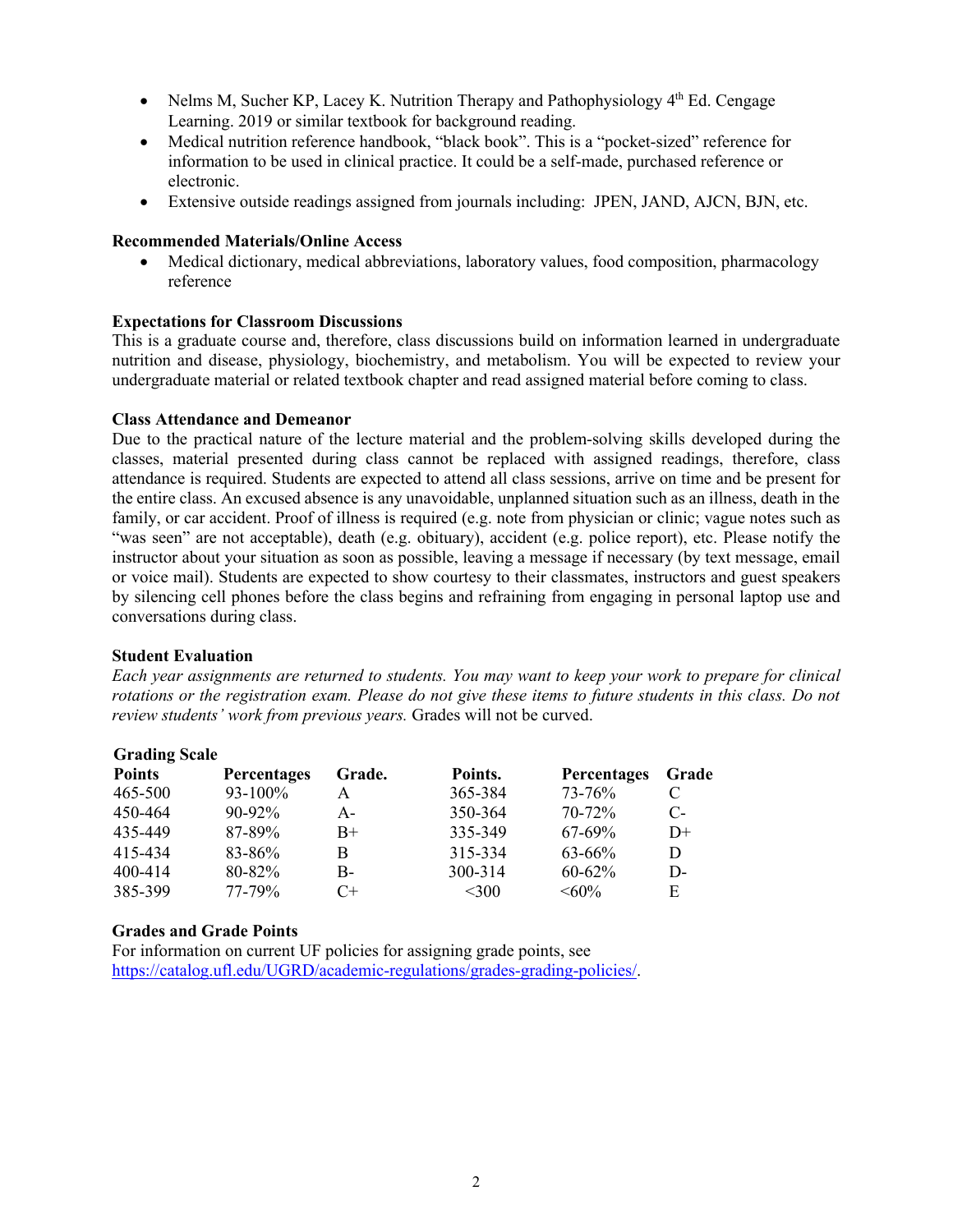| <b>Distribution of points</b> (Assignments will be posted on Canvas):             |       |     |
|-----------------------------------------------------------------------------------|-------|-----|
| Pediatric Case Study Presentation                                                 |       | 25  |
| Pediatric Enteral Case Study                                                      |       | 25  |
| Pediatric Formula Worksheet                                                       |       | 25  |
| Hot topic contributions $(5 \hat{\omega}, 5 \text{ pts})$                         |       | 25  |
| Evidence-based EDIS                                                               |       | 50  |
| Fad Diet Case Study Presentation                                                  |       | 25  |
| Assessment Lab Video                                                              |       | 25  |
| Hot Topic in Diabetes – Debate                                                    |       | 25  |
| Counseling Assignments (assigned by Dr. Mathews) $(2 \text{ (}a) 25 \text{ pts})$ |       | 50  |
| Evidence-Based Nutrition Presentations (3 $\omega$ 25 pts)                        |       | 75  |
| Diabetes Assignments (2 $\omega$ 25 pts)                                          |       | 50  |
| Kidney Disease Assignments (2 $\omega$ 25 pts)                                    |       | 50  |
| Take-Home Case Study Final Exam                                                   |       | 50  |
|                                                                                   | Total | 500 |

#### **Attendance and Make-Up Work**

Requirements for class attendance and make-up exams, assignments and other work are consistent with university policies. Click here to read the university attendance policies.

#### **Online Course Evaluation Process**

Students are expected to provide professional and respectful feedback on the quality of instruction in this course by completing course evaluations online via GatorEvals. Guidance on how to give feedback in a professional and respectful manner is available at https://gatorevals.aa.ufl.edu/students/. Students will be notified when the evaluation period opens and can complete evaluations through the email they receive from GatorEvals, in their Canvas course menu under GatorEvals, or via https://ufl.bluera.com/ufl/. Summaries of course evaluation results are available to students at https://gatorevals.aa.ufl.edu/publicresults/.

#### **Academic Honesty**

UF students are bound by The Honor Pledge which states, "We, the members of the University of Florida community, pledge to hold ourselves and our peers to the highest standards of honor and integrity by abiding by the Honor Code. On all work submitted for credit by students at the University of Florida, the following pledge is either required or implied: "On my honor, I have neither given nor received unauthorized aid in doing this assignment." The Conduct Code specifies a number of behaviors that are in violation of this code and the possible sanctions. Click here to read the Conduct Code. If you have any questions or concerns, please consult with the instructor or TAs in this class.

It is assumed that you will complete all work independently in each course unless the instructor provides explicit permission for you to collaborate on course tasks (e.g., assignments, papers, quizzes, exams). Furthermore, as part of your obligation to uphold the Honor Code, you should report any condition that facilitates academic misconduct to appropriate personnel. It is your individual responsibility to know and comply with all university policies and procedures regarding academic integrity and the Student Honor Code. Violations of the Honor Code at the University of Florida will not be tolerated. Violations will be reported to the Dean of Students Office for consideration of disciplinary action.

#### **Software Use**

All faculty, staff and students at the university are required and expected to obey the laws and legal agreements governing software use. Failure to do so can lead to monetary damages and/or criminal penalties for the individual violator. Because such violations are also against university policies and rules, disciplinary action will be taken as appropriate.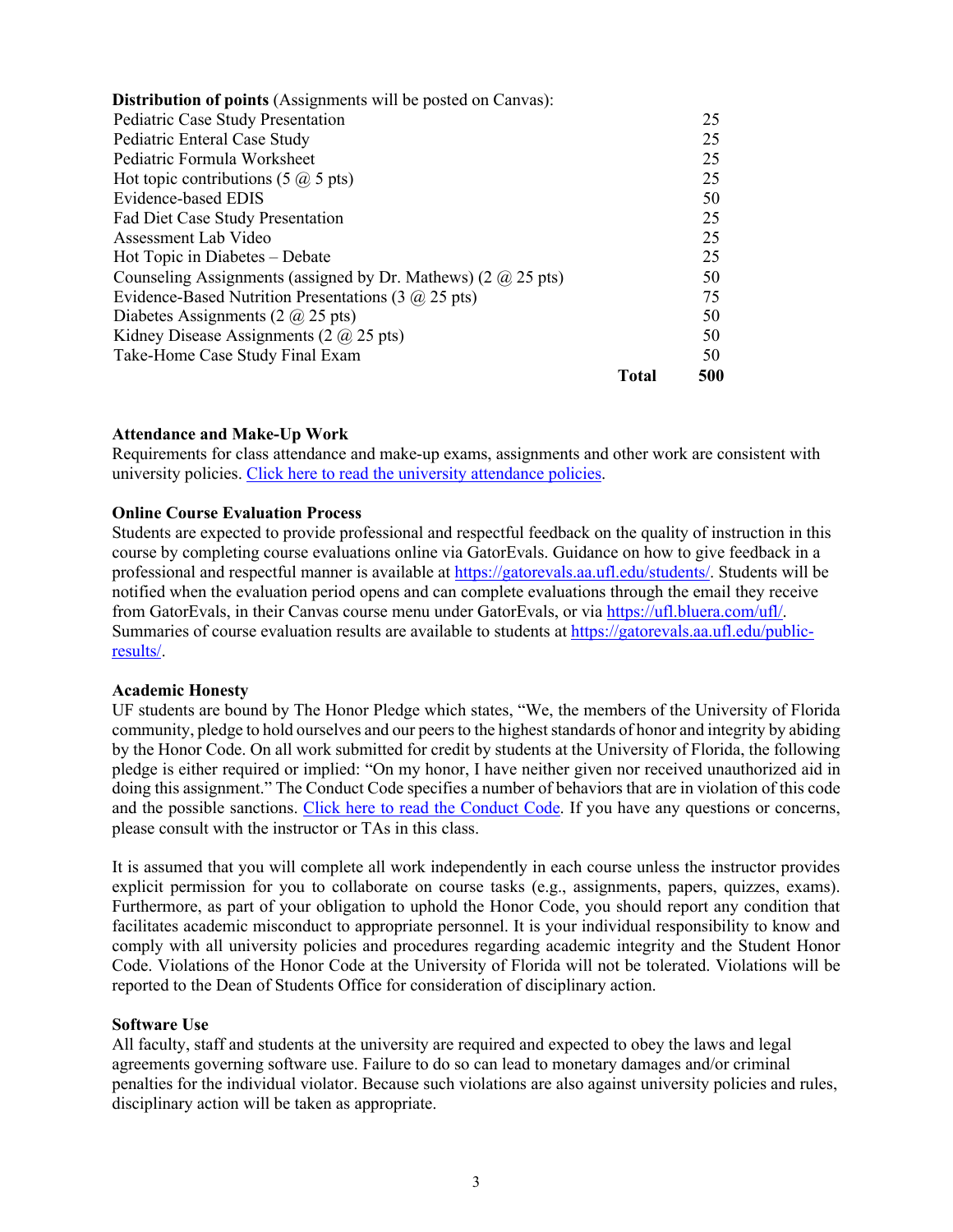# **In-Class Recording**

Students are allowed to record video or audio of class lectures. However, the purposes for which these recordings may be used are strictly controlled. The only allowable purposes are (1) for personal educational use, (2) in connection with a complaint to the university, or (3) as evidence in, or in preparation for, a criminal or civil proceeding. All other purposes are prohibited. Specifically, students may not publish recorded lectures without the written consent of the instructor.

A "class lecture" is an educational presentation intended to inform or teach enrolled students about a particular subject, including any instructor-led discussions that form part of the presentation, and delivered by any instructor hired or appointed by the University, or by a guest instructor, as part of a University of Florida course. A class lecture does not include lab sessions, student presentations, clinical presentations such as patient history, academic exercises involving solely student participation, assessments (quizzes, tests, exams), field trips, private conversations between students in the class or between a student and the faculty or lecturer during a class session.

Publication without permission of the instructor is prohibited. To "publish" means to share, transmit, circulate, distribute, or provide access to a recording, regardless of format or medium, to another person (or persons), including but not limited to another student within the same class section. Additionally, a recording, or transcript of a recording, is considered published if it is posted on or uploaded to, in whole or in part, any media platform, including but not limited to social media, book, magazine, newspaper, leaflet, or third-party note/tutoring services. A student who publishes a recording without written consent may be subject to a civil cause of action instituted by a person injured by the publication and/or discipline under UF Regulation 4.040 Student Honor Code and Student Conduct Code.

### **Services for Students with Disabilities**

The Disability Resource Center coordinates the needed accommodations of students with disabilities. This includes registering disabilities, recommending academic accommodations within the classroom, accessing special adaptive computer equipment, providing interpretation services and mediating facultystudent disability related issues. Students with disabilities who experience learning barriers and would like to request academic accommodations should connect with the disability Resource Center. Click here to get started with the Disability Resource Center. It is important for students to share their accommodation letter with their instructor and discuss their access needs, as early as possible in the semester.

# **Campus Helping Resources**

Health and Wellness

*U Matter, We Care*: If you or someone you know is in distress, please contact umatter@ufl.edu, 352-392-1575, or visit U Matter, We Care website to refer or report a concern and a team member will reach out to the student in distress.

*Counseling and Wellness Center*: Visit the Counseling and Wellness Center website or call 352- 392-1575 for information on crisis services as well as non-crisis services.

*Student Health Care Center*: Call 352-392-1161 for 24/7 information to help you find the care you need, or visit the Student Health Care Center website.

*University Police Department*: Visit UF Police Department website or call 352-392-1111 (or 9-1- 1 for emergencies).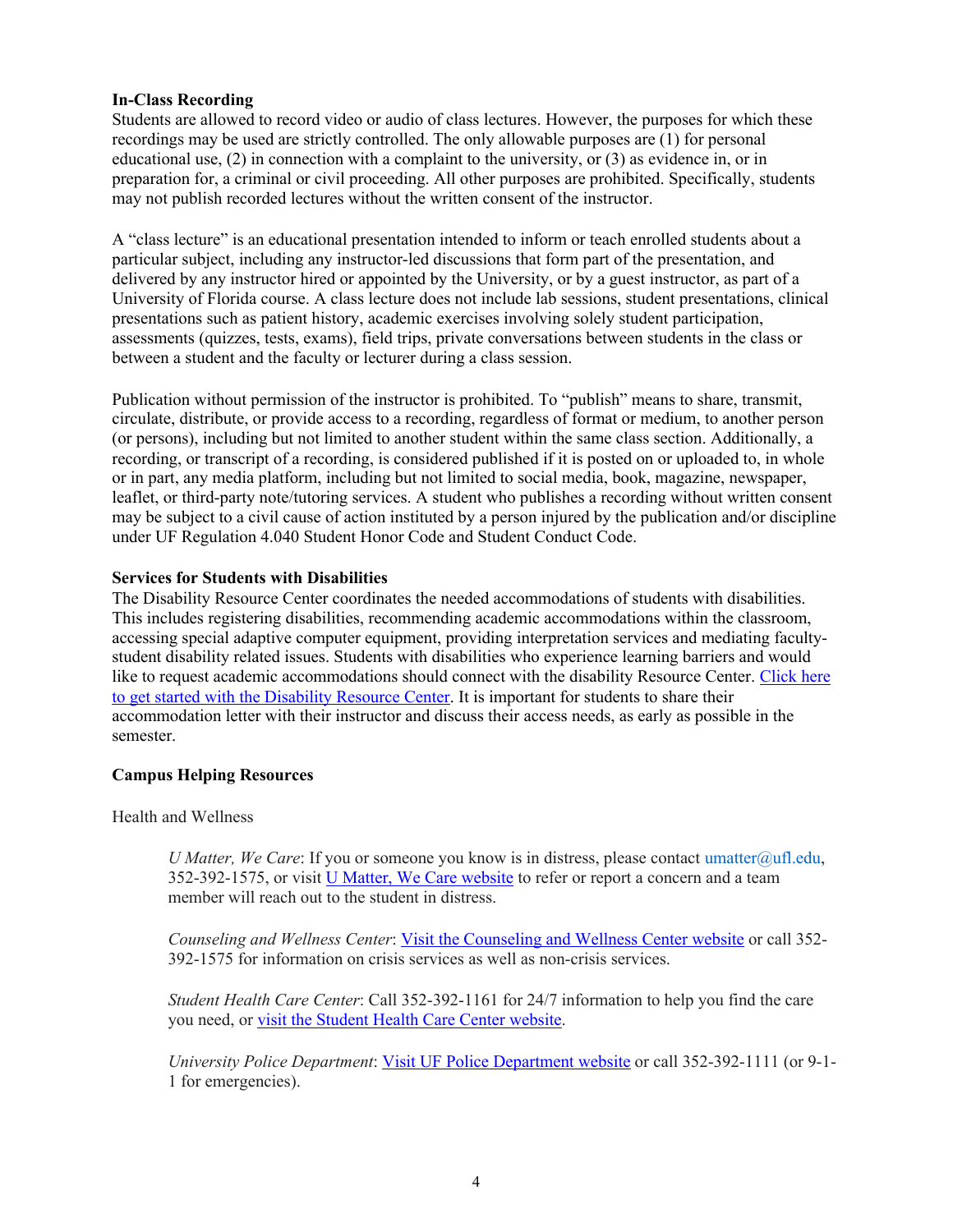*UF Health Shands Emergency Room / Trauma Center:* For immediate medical care call 352-733- 0111 or go to the emergency room at 1515 SW Archer Road, Gainesville, FL 32608; Visit the UF Health Emergency Room and Trauma Center website.

*GatorWell Health Promotion Services*: For prevention services focused on optimal wellbeing, including Wellness Coaching for Academic Success, visit the GatorWell website or call 352-273- 4450.

Academic Resources

*E-learning technical support*: Contact the UF Computing Help Desk at 352-392-4357 or via email at helpdesk@ufl.edu.

*Career Connections Center*: Reitz Union Suite 1300, 352-392-1601. Career assistance and counseling services.

*Library Support*: Various ways to receive assistance with respect to using the libraries or finding resources.

*Teaching Center*: Broward Hall, 352-392-2010 or to make an appointment 352- 392-6420. General study skills and tutoring.

*Writing Studio:* 2215 Turlington Hall*,* 352-846-1138. Help brainstorming, formatting, and writing papers.

*Student Complaints On-Campus*: Visit the Student Honor Code and Student Conduct Code webpage for more information.

*On-Line Students Complaints*: View the Distance Learning Student Complaint Process.